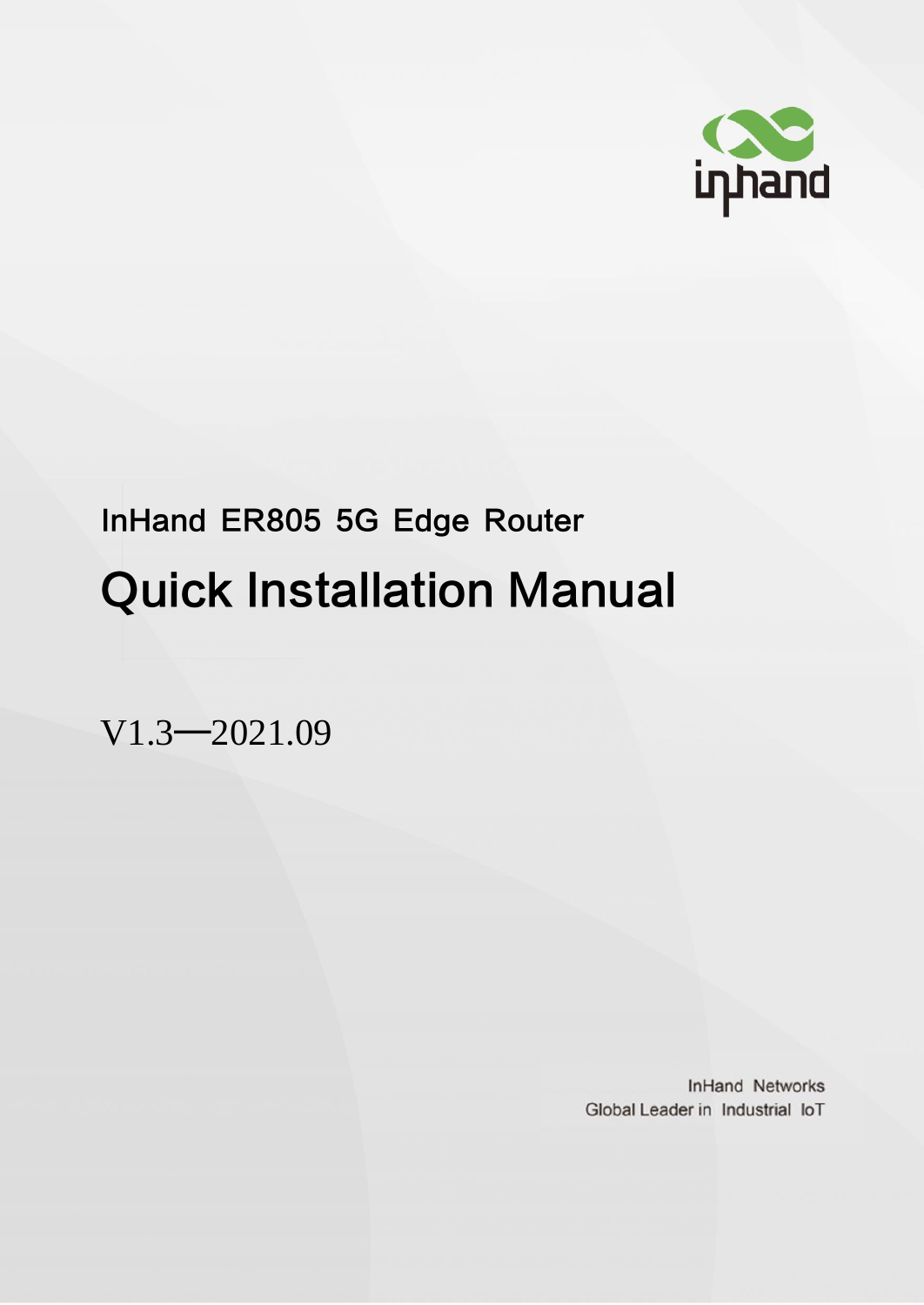

#### Contents

| 4 |  |  |  |  |
|---|--|--|--|--|
|   |  |  |  |  |
|   |  |  |  |  |
|   |  |  |  |  |
|   |  |  |  |  |
|   |  |  |  |  |
|   |  |  |  |  |
|   |  |  |  |  |
|   |  |  |  |  |
|   |  |  |  |  |
|   |  |  |  |  |
|   |  |  |  |  |
|   |  |  |  |  |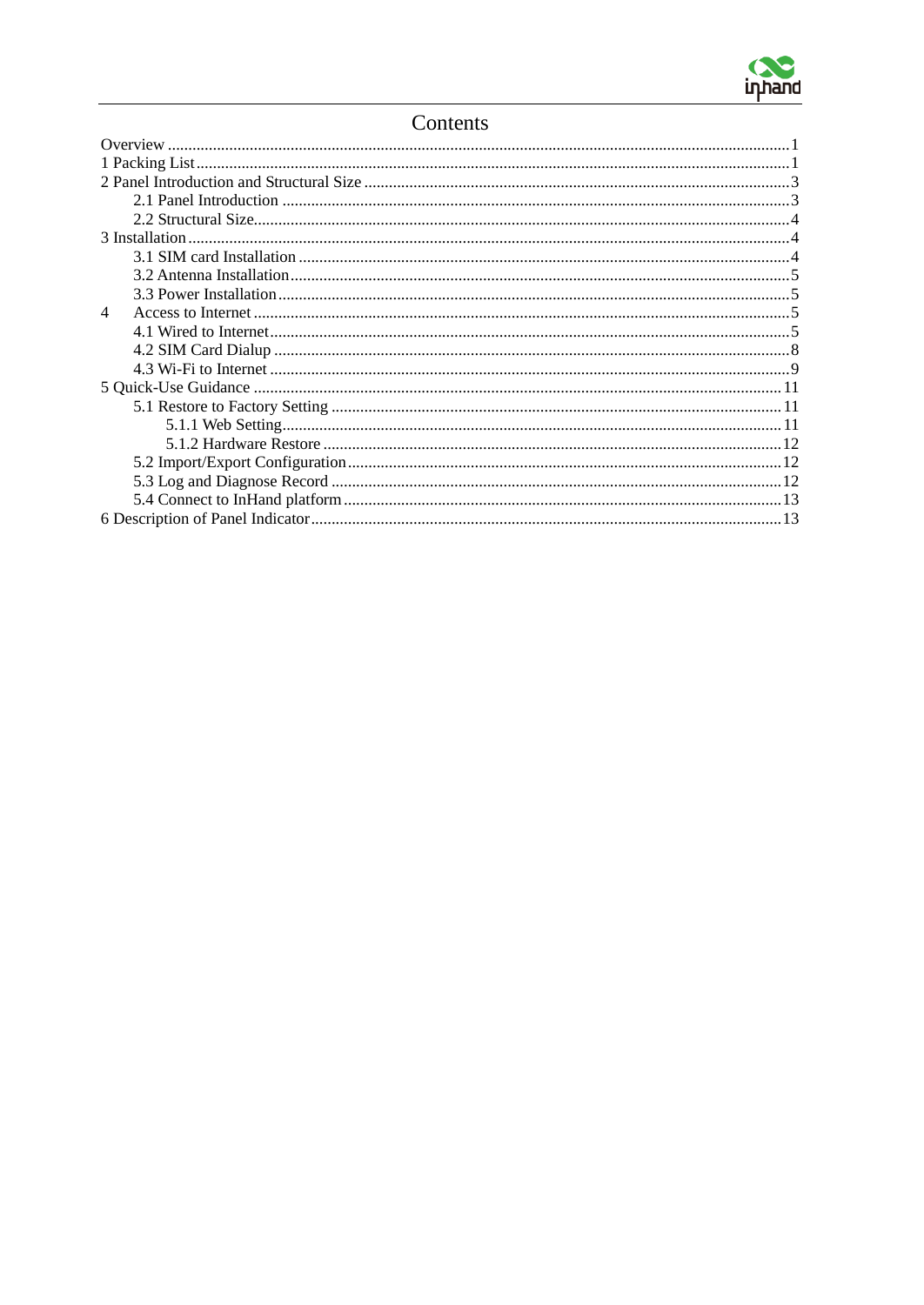

### **Overview**

<span id="page-2-0"></span>This manual is a guide for the installation and operation of ER805 series routers from InHand Networks. Please confirm the product model and packaging accessories (power terminal, antenna), and purchase SIM cards from local network operators

All statements, information and recommendations in this manual do not constitute any expressed or implied warranty.

## <span id="page-2-1"></span>**1 Packing List**

Each ER805 product includes common accessories, please check carefully when you receive our products. If there is any missing or damage, please contact InHand sales staff.

InHand can provide customers with optional accessories according to different field. Please refer to the list of optional accessories for detailed information.

ER805 4G model accessories

| Accessories                             | Unit           | Remarks                                                     |
|-----------------------------------------|----------------|-------------------------------------------------------------|
| <b>ER805</b>                            |                |                                                             |
| Ethernet cable                          |                |                                                             |
| LET antenna                             | 2              | Magnetic antenna, can change to stick<br>antenna optionally |
| Wi-Fi antenna                           | 2              | Magnetic antenna, can change to stick<br>antenna optionally |
| Power cable                             | 1              |                                                             |
| Power adaptor                           | $\mathbf{1}$   |                                                             |
| Panel mounting lug                      | $\overline{4}$ | 2 hangers and 2 wall mounting lugs                          |
| SIM card needle/slot                    | $\mathbf{1}$   |                                                             |
| Rubber pad                              | $\overline{4}$ |                                                             |
| Certificate and product<br>warrant card | 1              |                                                             |

#### ER805 5G model accessories

| Accessories    | Unit | <b>Remarks</b>                                              |
|----------------|------|-------------------------------------------------------------|
| <b>ER805</b>   |      |                                                             |
| Ethernet cable |      |                                                             |
| 5G antenna     |      | Magnetic antenna, can change to stick<br>antenna optionally |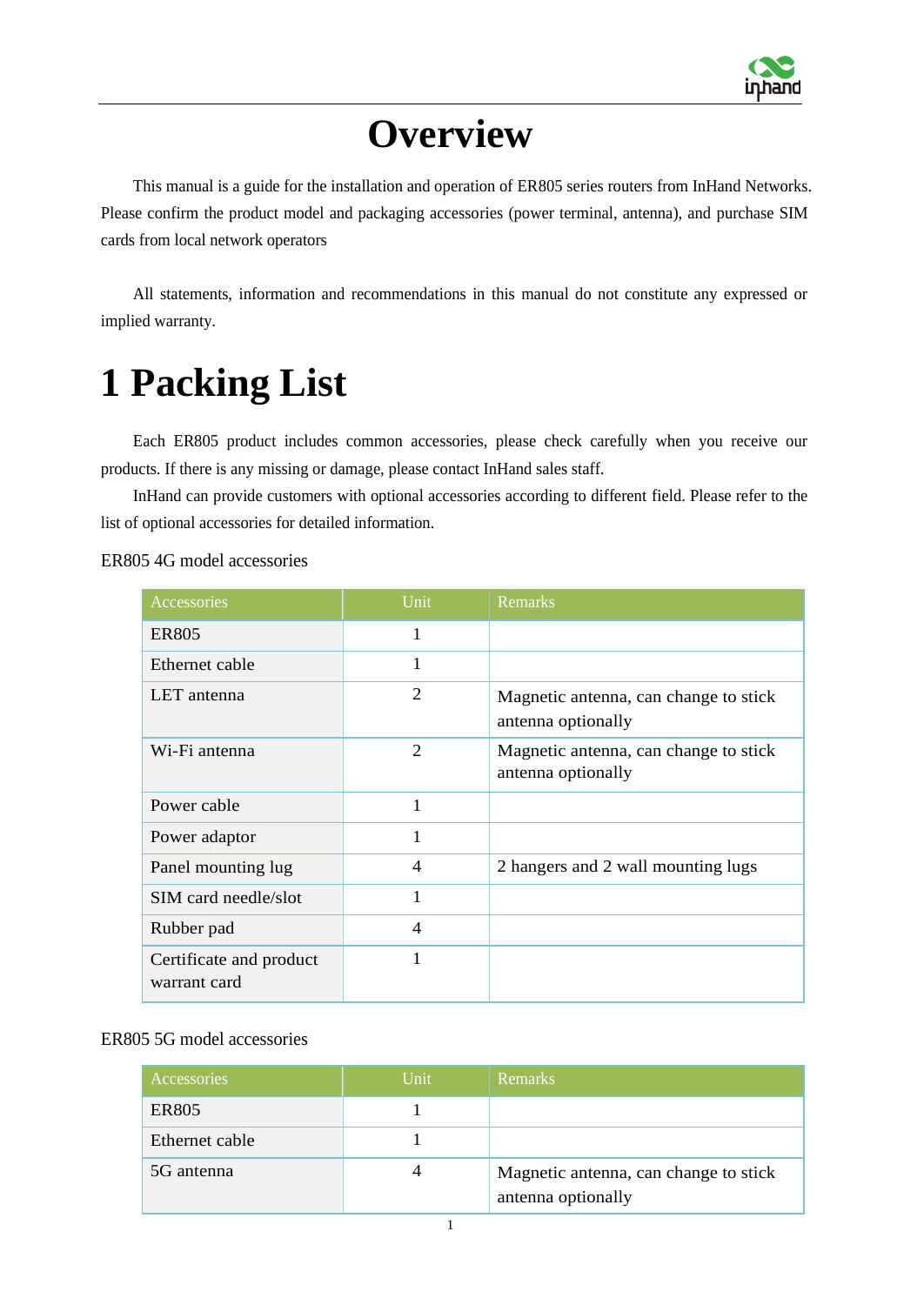

| Wi-Fi antenna                           | $\mathcal{D}_{\mathcal{A}}$ | Magnetic antenna, can change to stick<br>antenna optionally |
|-----------------------------------------|-----------------------------|-------------------------------------------------------------|
| Power cable                             |                             |                                                             |
| Power adaptor                           |                             |                                                             |
| Panel mounting lug                      | $\overline{4}$              | 2 hangers and 2 wall mounting lugs                          |
| SIM card needle/slot                    |                             |                                                             |
| Rubber pad                              | 4                           |                                                             |
| Certificate and product<br>warrant card |                             |                                                             |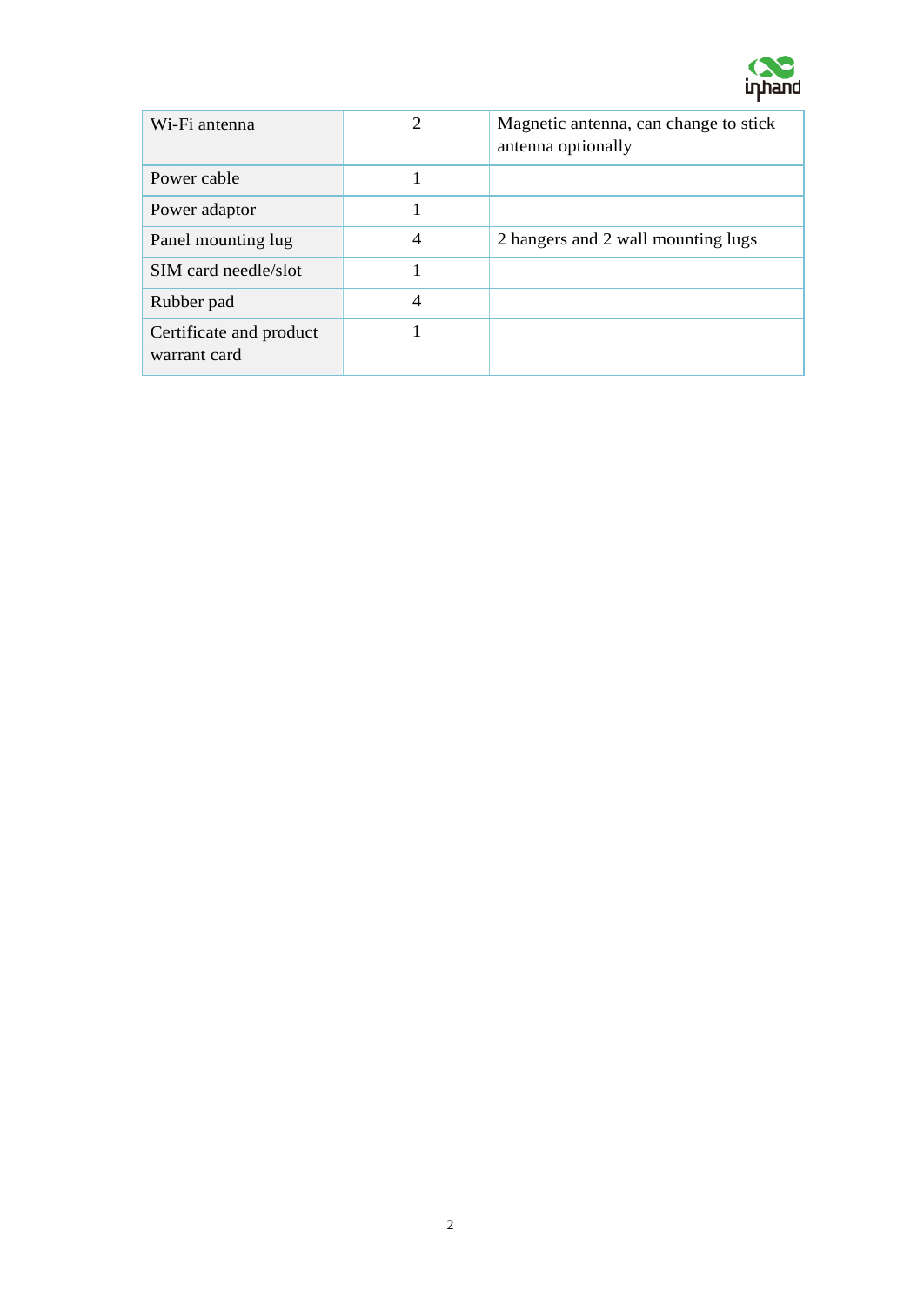

## <span id="page-4-0"></span>**2 Panel Introduction and Structural Size**

### <span id="page-4-1"></span>2.1 Panel Introduction

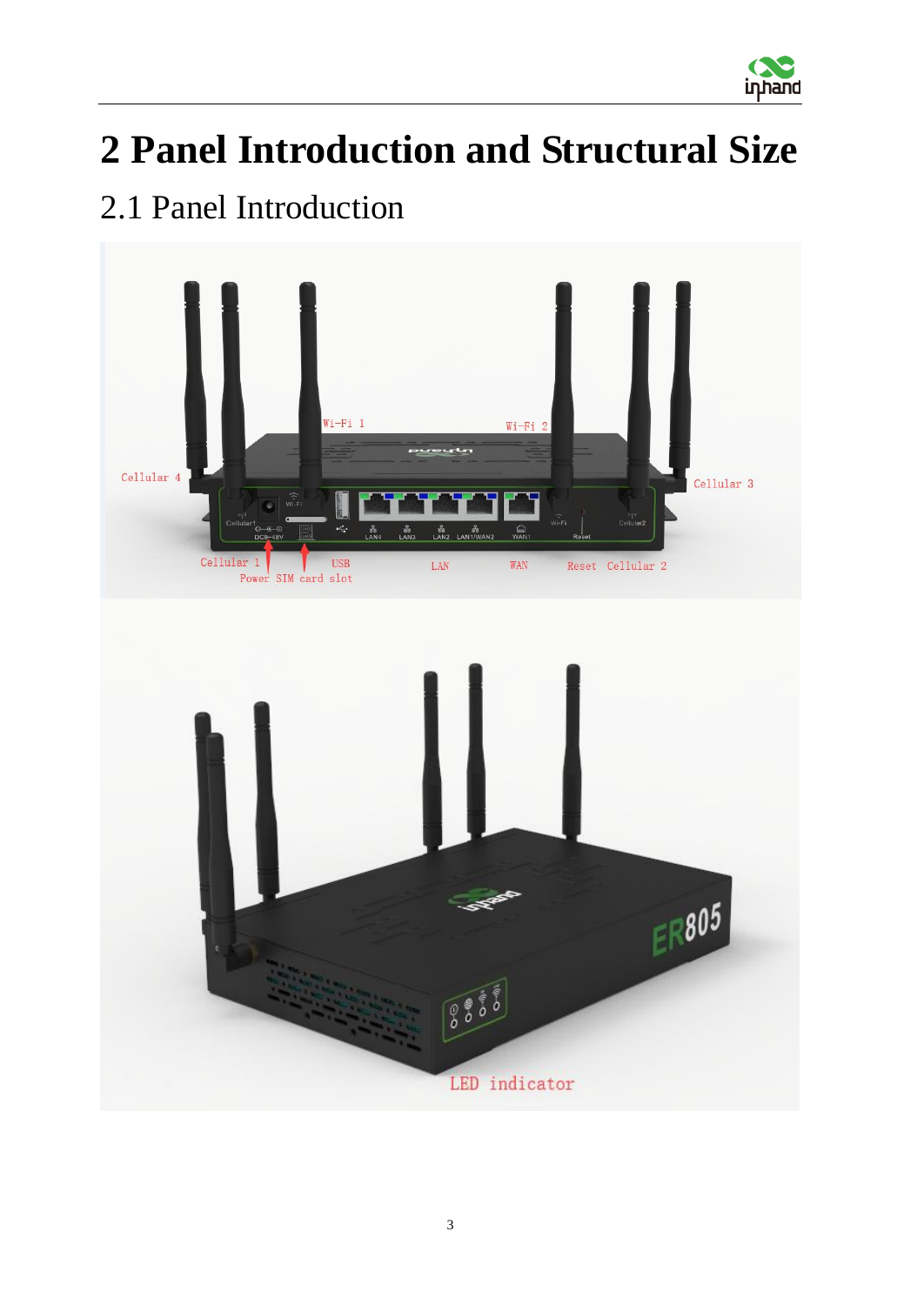

#### <span id="page-5-0"></span>2.2 Structural Size





Unit: millimeter

### <span id="page-5-1"></span>**3 Installation**

Precautions for installation:

- Power supply: 12V DC(9~48V DC), please pay attention to the power voltage level.
- $\bullet$  Environment: Working temperature: -25℃~70℃, storage temperature: -40℃~85℃, relative humidity: 5%~95% (no frosting), equipment surface may be high temperature, please consider the surrounding environment before installation. Device should be installed in the restricted area.
- Avoid direct sunlight, away from heat source or strong electromagnetic interference
- Support wall hanging.
- Check for cables and connectors required for installation.

#### <span id="page-5-2"></span>3.1 SIM card Installation

ER805 supports dual Nano SIM card. Eject SIM card slot by stabbing the hole in the left via needle or other pointed thing, and then install SIM card.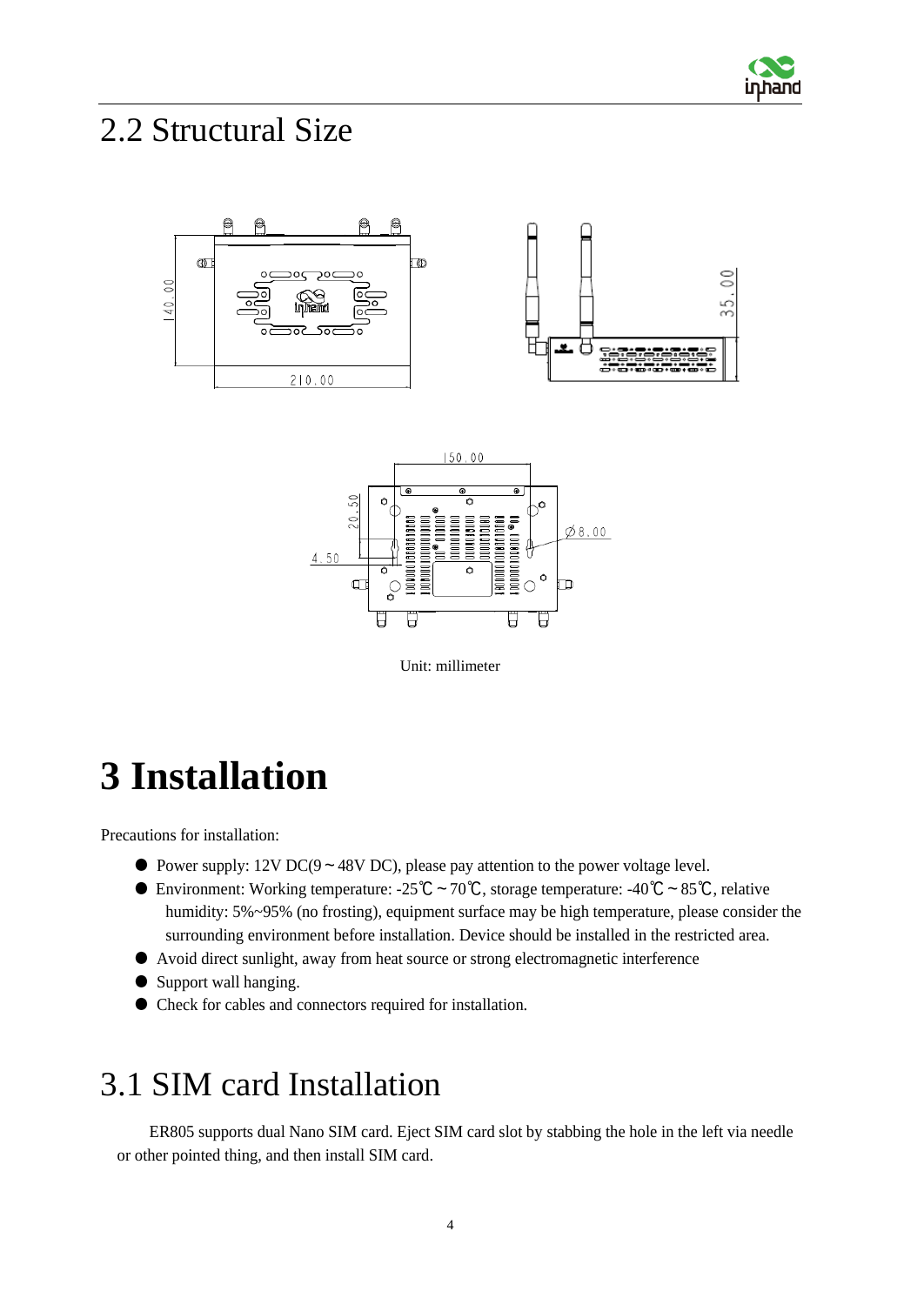



#### <span id="page-6-0"></span>3.2 Antenna Installation

Rotate the metal interface clockwise until the movable part cannot be rotated, do not hold the black glue stick to twist the antenna.

**Note**

ER805 supports 4 antennas, please install all antennas to obtain high communication quality.

#### <span id="page-6-1"></span>3.3 Power Installation

ER805 uses round hole power supply, just insert power cable into the power interface.

### <span id="page-6-2"></span>**4 Access to Internet**

ER805 supports three ways of accessing the Internet: wired, cellular and Wi-Fi. When ER805 does not access to Internet via cellular, please disable the "dial-up interface", otherwise the device will restart after trying dial up and fail for several times.

#### <span id="page-6-3"></span>4.1 Wired to Internet

Step 1: Connect power and Ethernet cable to ER805, connect WAN port to public network, and one of LAN to PC.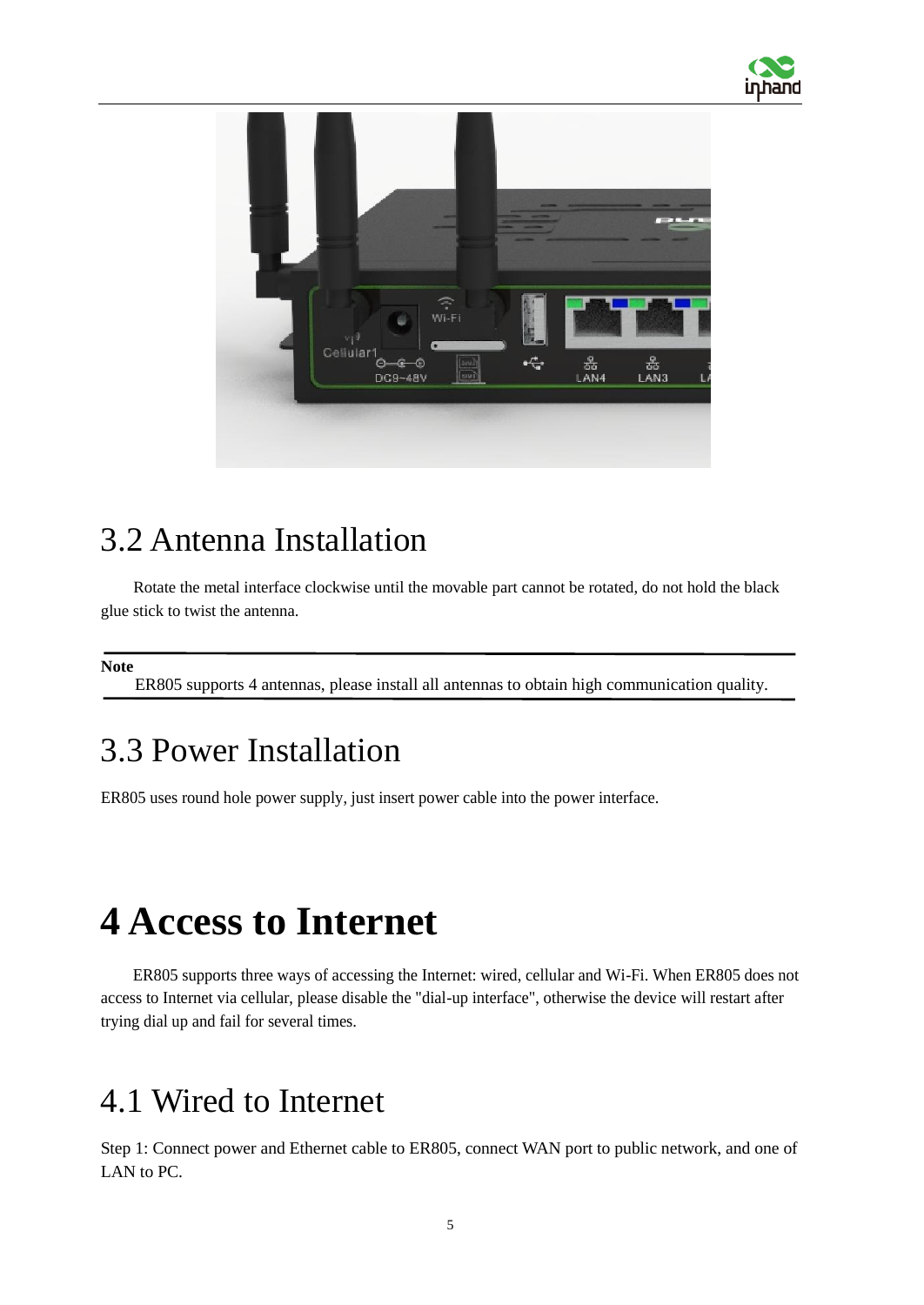

Step 2: Configure PC to be in the same network segment as the IP address of the router.

(1) Enable PC to obtain an IP address from DHCP automatically (recommended).

(2) Configure a fixed IP address in the same network segment as the router for PC. The IP address should be one of the address in 192.168.2.2~192.168.2.254, Subnet mask should be 255.255.255.0, and Default gateway should be 192.168.2.1. DNS server should be 8.8.8.8 or the address of ISP's DNS server.

|                                                                                                                                                                                       | $\times$<br>Internet Protocol Version 4 (TCP/IPv4) Properties | Internet Protocol Version 4 (TCP/IPv4) Properties                                                                | ×                                                                 |
|---------------------------------------------------------------------------------------------------------------------------------------------------------------------------------------|---------------------------------------------------------------|------------------------------------------------------------------------------------------------------------------|-------------------------------------------------------------------|
| General                                                                                                                                                                               |                                                               | General                                                                                                          |                                                                   |
| You can get IP settings assigned automatically if your network<br>supports this capability. Otherwise, you need to ask your network<br>administrator for the appropriate IP settings. |                                                               | You can get IP settings assigned automatically if your network<br>administrator for the appropriate IP settings. | supports this capability. Otherwise, you need to ask your network |
| Obtain an IP address automatically                                                                                                                                                    |                                                               | Obtain an IP address automatically                                                                               |                                                                   |
| Use the following IP address:                                                                                                                                                         |                                                               | Use the following IP address:                                                                                    |                                                                   |
| IP address:                                                                                                                                                                           | $\sim$<br>$\sim$                                              | IP address:                                                                                                      | 192.168.2.2                                                       |
| Subnet mask:                                                                                                                                                                          | <b>Barbara</b>                                                | Subnet mask:                                                                                                     | 255.255.255.0                                                     |
| Default gateway:                                                                                                                                                                      |                                                               | Default gateway:                                                                                                 | 192.168.2.1                                                       |
| Obtain DNS server address automatically                                                                                                                                               |                                                               | Obtain DNS server address automatically                                                                          |                                                                   |
| Use the following DNS server addresses                                                                                                                                                |                                                               | Use the following DNS server addresses                                                                           |                                                                   |
| Preferred DNS server:                                                                                                                                                                 |                                                               | Preferred DNS server:                                                                                            | 8.8.8.8                                                           |
| Alternate DNS server:                                                                                                                                                                 |                                                               | Alternate DNS server:                                                                                            | $\sim$<br>٠<br>٠                                                  |
| Validate settings upon exit                                                                                                                                                           | Advanced                                                      | Validate settings upon exit                                                                                      | Advanced                                                          |

Step 3: Access to the default IP address 192.168.2.1 in a browser, enter username and password (adm/123456 by default) and then access to router's WEB management page. If the browser alarms the connection is not private, show advanced, and proceed to access to the address.



Step 4: Create a WAN port in "Internet" in the left menu. ER805 wiill enable WAN1 as DHCP mode by default. It will connect to Internet is the upstream device also works in DHCP mode.

| <b>B</b> Dashboard      | <b>Internet List</b> |                                                                                                                                       |               |                |                     |                          |  |
|-------------------------|----------------------|---------------------------------------------------------------------------------------------------------------------------------------|---------------|----------------|---------------------|--------------------------|--|
| <b>目</b> Status         | $+$ Add              |                                                                                                                                       |               |                |                     |                          |  |
| e Internet              | Priority             | Name                                                                                                                                  | <b>Status</b> | Interface Type | <b>Address Type</b> | Actions                  |  |
| <b>B</b> Local Network  | 疆                    | WAN1                                                                                                                                  | Enable        | <b>WAN</b>     | <b>DHCP</b>         | $\angle$ Edit            |  |
| ক Wi-Fi<br><b>Y</b> VPN | 諨                    | Cellular                                                                                                                              | Enable        | Cellular: SIM1 | Dialup              | <b>∠</b> Edit   © Policy |  |
| G Security              |                      | Note: Modifying the configuration of the internet interface or adjusting the priority may cause the device network to be interrupted! |               |                |                     |                          |  |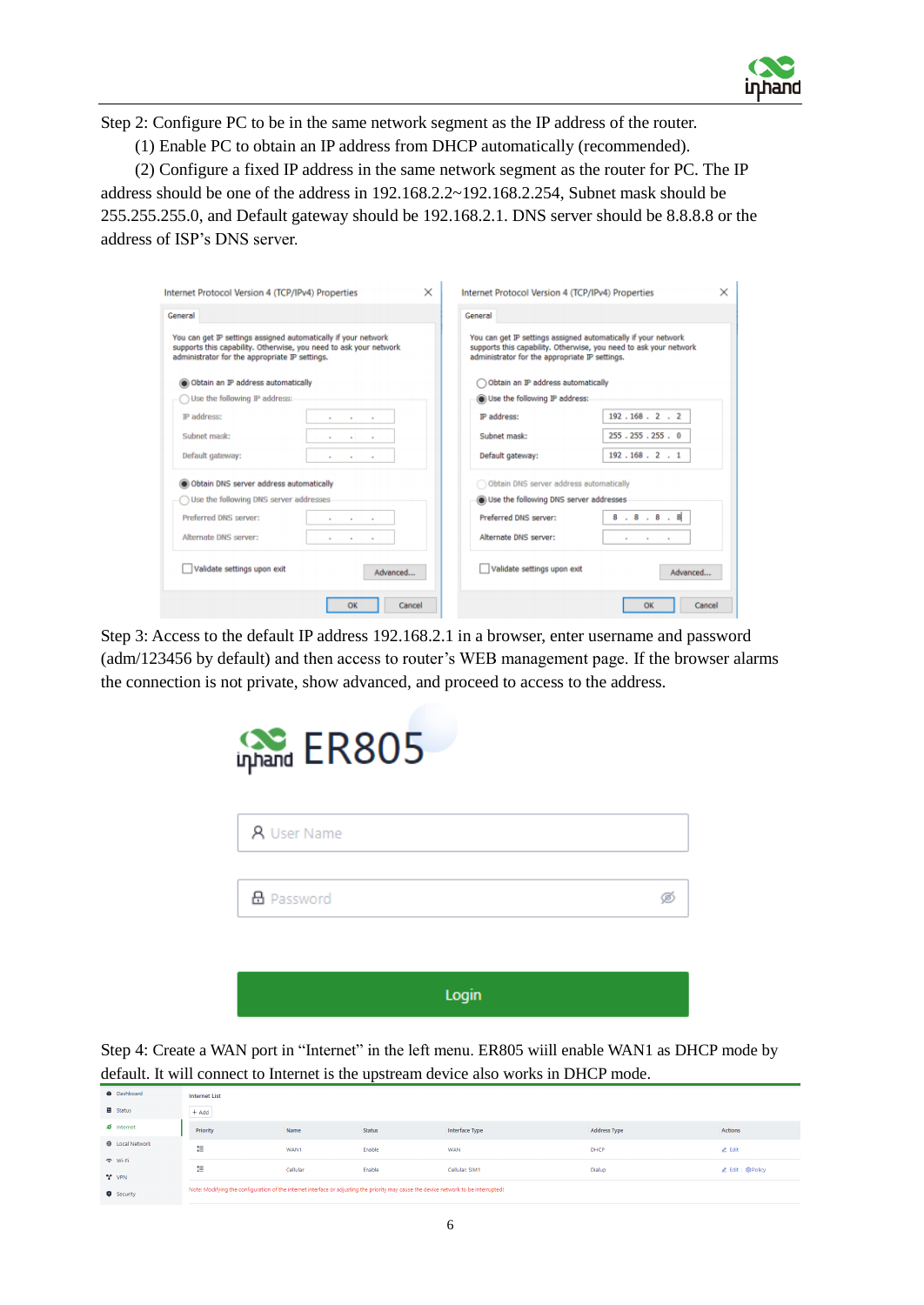

There are two methods to obtain IP address: Dynamic DHCP (recommend) and Static IP (save after configure manually).

| <b>Edit WAN1</b> | X              |
|------------------|----------------|
| Name: WAN1       |                |
| Status: O        |                |
| Type:<br>DHCP    | $\checkmark$   |
|                  | Cancel<br>Save |
|                  |                |

Obtain IP address by Dynamic Address (DHCP)

| <b>Edit WAN1</b><br>Эι | $\sim$ $\sim$ | X            |
|------------------------|---------------|--------------|
| Name: WAN1             |               |              |
| Status: O              |               |              |
| Type:                  | Static IP     | $\checkmark$ |
| * IP Address:          |               |              |
| * Mask:                |               |              |
| * Gateway Address:     |               |              |
| * Main DNS:            |               |              |
| Secondary DNS:         |               |              |
|                        |               |              |
|                        | Cancel        | Save         |

Obtain IP address by Static IP

Step 5: Check the connectivity in "System >> Tools >> Ping".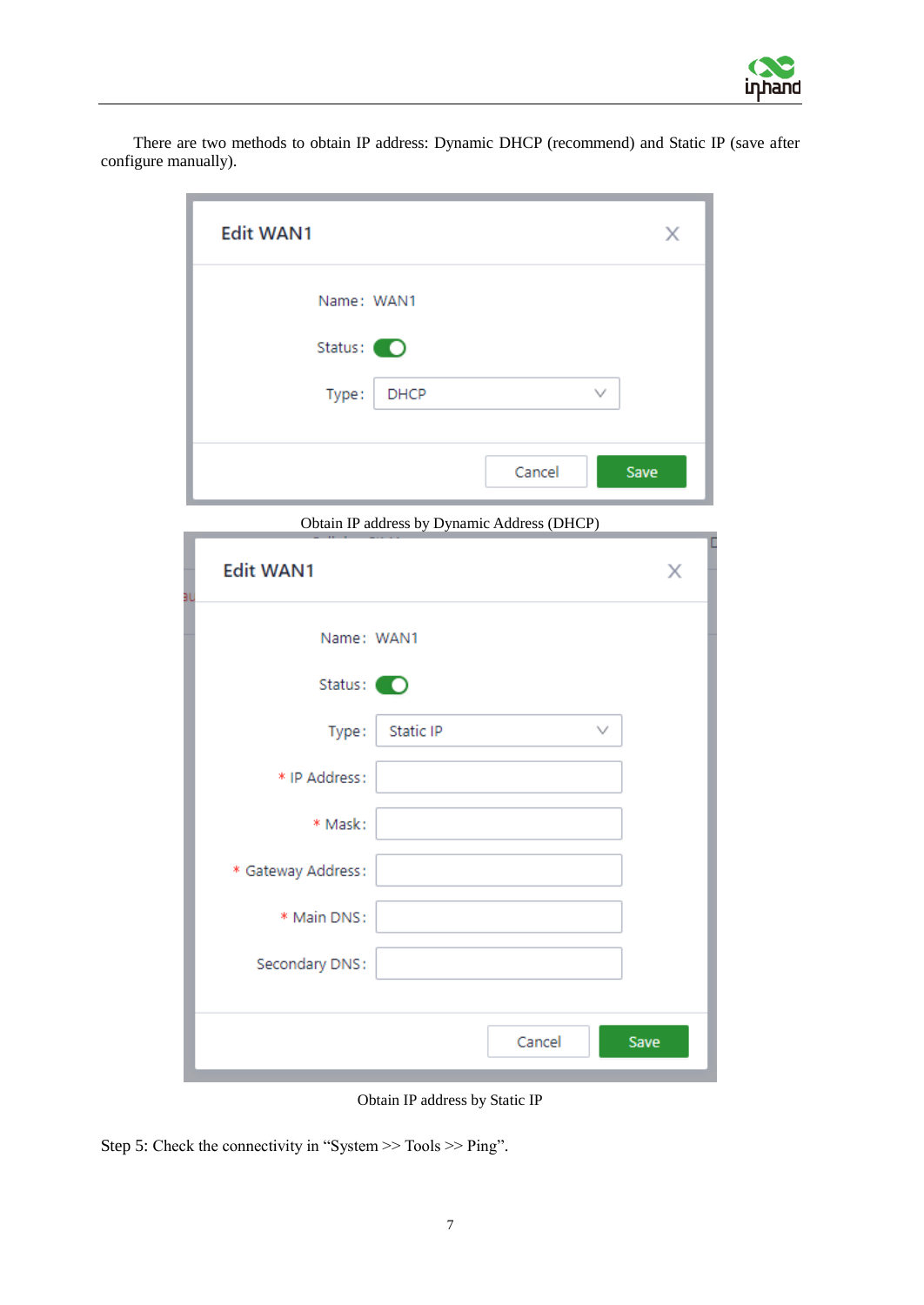

| Liphang ER805      | InCloud Manager<br>Internet                                                                                                                        |
|--------------------|----------------------------------------------------------------------------------------------------------------------------------------------------|
| <b>®</b> Dashboard | $\leftarrow$ Tools                                                                                                                                 |
| ■ Status           | Ping                                                                                                                                               |
| e<br>Internet      | 8.8.8.8<br>* Target:                                                                                                                               |
| Local Network<br>⋒ | Interface:<br>Any<br>$\vee$                                                                                                                        |
| 令 Wi-Fi            | Bytes<br>* Packet Size:<br>64                                                                                                                      |
| $\gamma$ vpn       | * Packet numbers:<br>4                                                                                                                             |
| Security           | Clear<br><b>Start</b>                                                                                                                              |
| Services           | PING 8.8.8.8 (8.8.8.8): 64 data bytes<br>72 bytes from 8.8.8.8: seq=0 ttl=114 time=36.911 ms                                                       |
| <b>O</b> System    | 72 bytes from 8.8.8.8: seq=1 ttl=114 time=38.213 ms<br>72 bytes from 8.8.8.8: seq=2 ttl=114 time=37.495 ms                                         |
|                    | --- 8.8.8.8 ping statistics ---<br>4 packets transmitted, 3 packets received, 25 0x1acket loss<br>round-trip min/avg/max = 36.911/37.539/38.213 ms |

### <span id="page-9-0"></span>4.2 SIM Card Dialup

Step 1: Insert the SIM card when device is power off. Connect 4 4G/5G antennas to the router, and connect PC to router. Then power on.

Note:

When insert or plug out SIM card, please unplug the power cable to prevent data loss or damage the router.

Step 2: Open a browser and access to router's WEB management page. (refer to 4.1)

Step 3: Click "Internet", click Edit button in the right of Cellular to set dialup profile. The device enables the cellular by default, it will connect to Internet within a few minntes. If the device cannot connect to Internet, please disable and restart dialup. (If you use a private network SIM card, you also need to configure APN parameter)

| <b>Internet List</b> |          |               |                |                     |                        |
|----------------------|----------|---------------|----------------|---------------------|------------------------|
| $+$ Add              |          |               |                |                     |                        |
| Priority             | Name     | <b>Status</b> | Interface Type | <b>Address Type</b> | Actions                |
| 泪                    | WAN1     | Enable        | <b>WAN</b>     | DHCP                | $\angle$ Edit          |
| 妇                    | Cellular | Enable        | Cellular: SIM1 | Dialup              | <b>Z</b> Edit © Policy |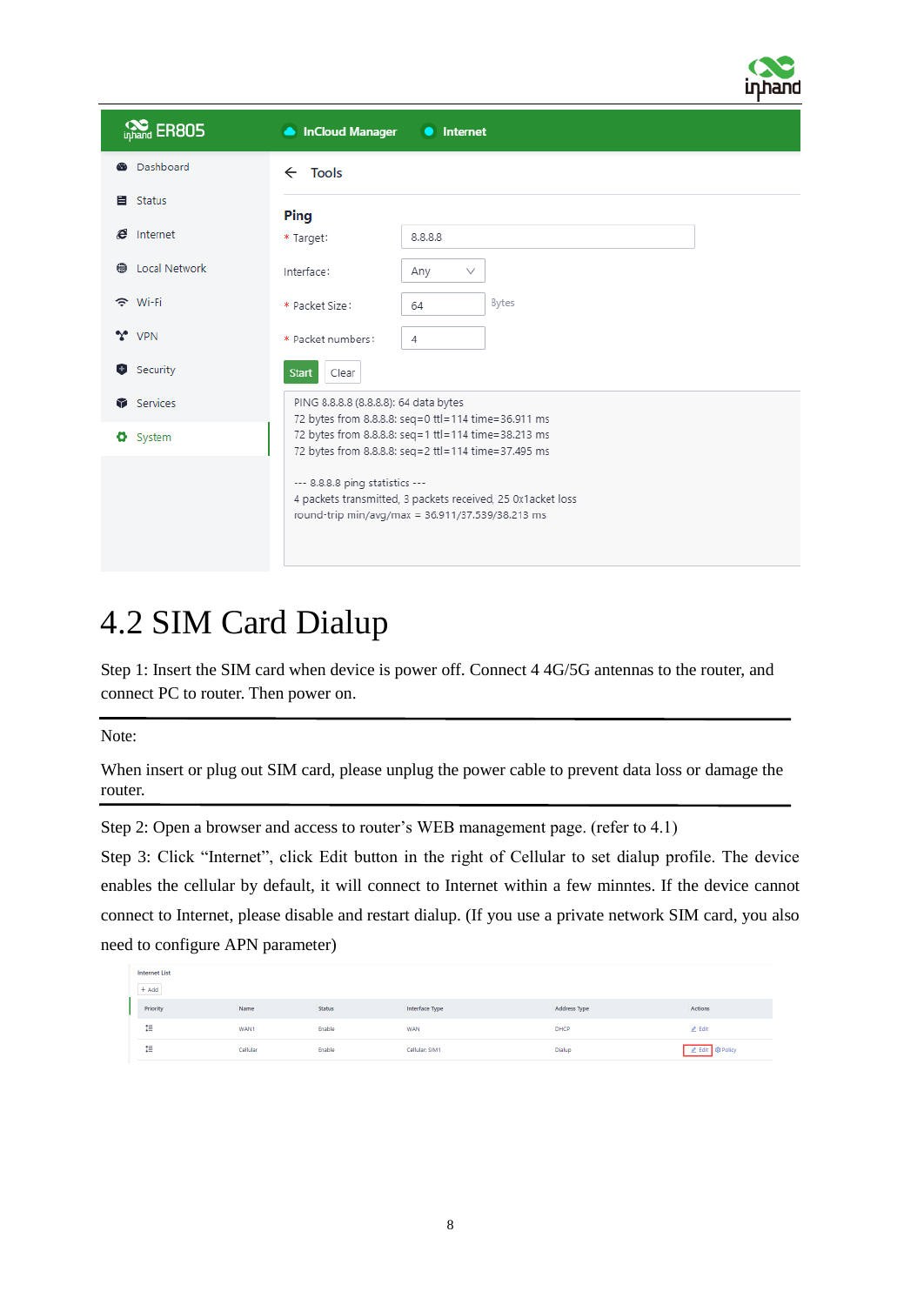

| <b>Edit Cellular</b> |           |              | X    |
|----------------------|-----------|--------------|------|
| Status: $\bigcirc$   |           |              |      |
| Work Mode:           | Only SIM1 | $\checkmark$ |      |
| Dialing Parameters:  | Auto      | $\checkmark$ |      |
|                      |           |              |      |
|                      |           | Cancel       | Save |

Step 4: Check the dialup status in "Dashboard >> Interface Status", if it shows green in Cellular icon, the router has connected to Internet by SIM card. Click Cellular icon to get check more dialup information like signal strength, IP address or DNS.

#### <span id="page-10-0"></span>4.3 Wi-Fi to Internet

Step 1: Connect Wi-Fi antenna, and connect PC to the device. Access to router's WEB management page. (refer to 4.1)

Step 2: Choose the frequent band of Wi-Fi. ER805 supports 2.4G and 5G Wi-Fi. These two Wi-Fi can work independently at the same time. 2.4G Wi-Fi has higher penetration while 5G Wi-Fi has higher transmission speed. You can check Wi-Fi status in "Wi-Fi" of the left menu.

| inhand ER805            | • InCloud Manager<br>$\bullet$ Internet |               |         |               |          |
|-------------------------|-----------------------------------------|---------------|---------|---------------|----------|
| <b>B</b> Dashboard      | Wi-Fi List                              |               |         |               |          |
| ■ Status                | $+$ Add                                 |               |         |               |          |
| $\mathcal{E}$ Internet  | SSID                                    | <b>Status</b> | Network | Band(Channel) | Security |
| <b>B</b> Local Network  | ER805-18268C Primary                    | Enable        | Default | 2.4GHz (Auto) | WPA2-PSK |
| <del>즉</del> Wi-Fi      | ER805-5G-18268D Primary                 | Enable        | Default | 5GHz (36)     | WPA2-PSK |
| $^{\bullet\bullet}$ VPN |                                         |               |         |               |          |
| Security                |                                         |               |         |               |          |
| <b>O</b> Services       |                                         |               |         |               |          |
| <b>D</b> System         |                                         |               |         |               |          |

Step 3: Set Station Role in "Wi-Fi 2.4G" or "Wi-Fi 5G": AP or Client.

AP mode (default mode): ER805 acts as an accsess point to radiate wireless signals, and other terminal devices can connect this device to access the Internet. It is necessary to ensure that ER805 itself has been connected to the Internet through wired or dialup mode. AP mode supports setting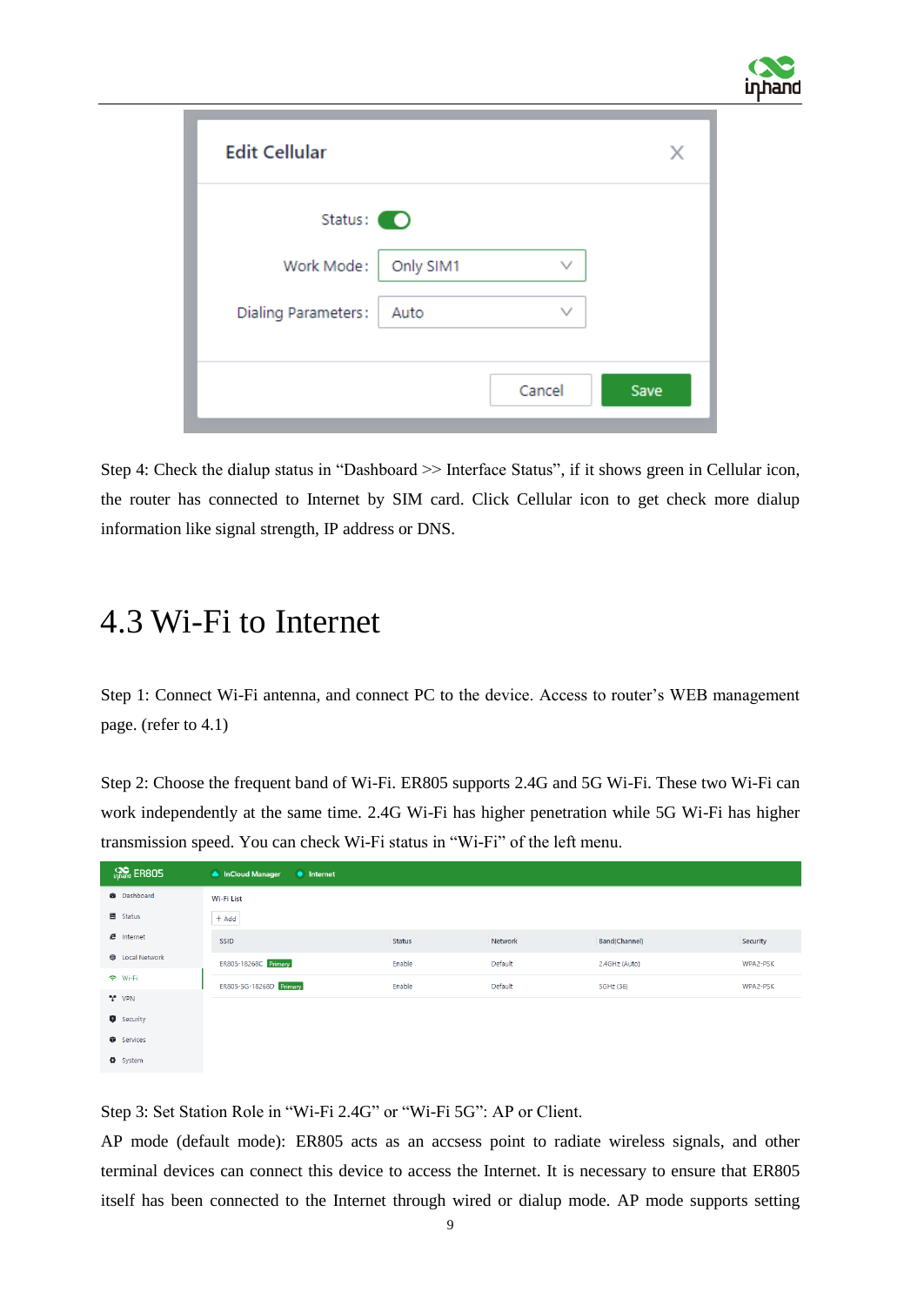

SSID name and encryption authentication mode, and terminal devices will need to input password when connecting.

| <b>Edit ER805-18268C</b>     | X              |
|------------------------------|----------------|
| * SSID:<br>ER805-18268C      |                |
| Status: O                    |                |
| * Band: 2.4GHz 3 5GHz        |                |
| * Security:<br>WPA2-PSK      | $\checkmark$   |
| * Encryption:<br><b>CCMP</b> | v              |
| * Password:                  | ø              |
| * Network:<br>Default        | v              |
| * Channel:<br>Auto           | $\checkmark$   |
| User Isolation:              |                |
|                              | Cancel<br>Save |

Client mode: ER805 connects to other AP Wi-Fi device to access the Internet.

Click Add button in "Internet" page, select "Wi-Fi(STA)" and then configure other parameters.

| <b>Internet List</b> |          |               |                       |
|----------------------|----------|---------------|-----------------------|
| $+$ Add              |          |               |                       |
| Priority             | Name     | <b>Status</b> | <b>Interface Type</b> |
| 鉅                    | WAN1     | Enable        | <b>WAN</b>            |
| 韗                    | Cellular | Enable        | Cellular: SIM1        |

Note: Modifying the configuration of the Internet interface or adjusting the priority may cause the device network to be interrupted!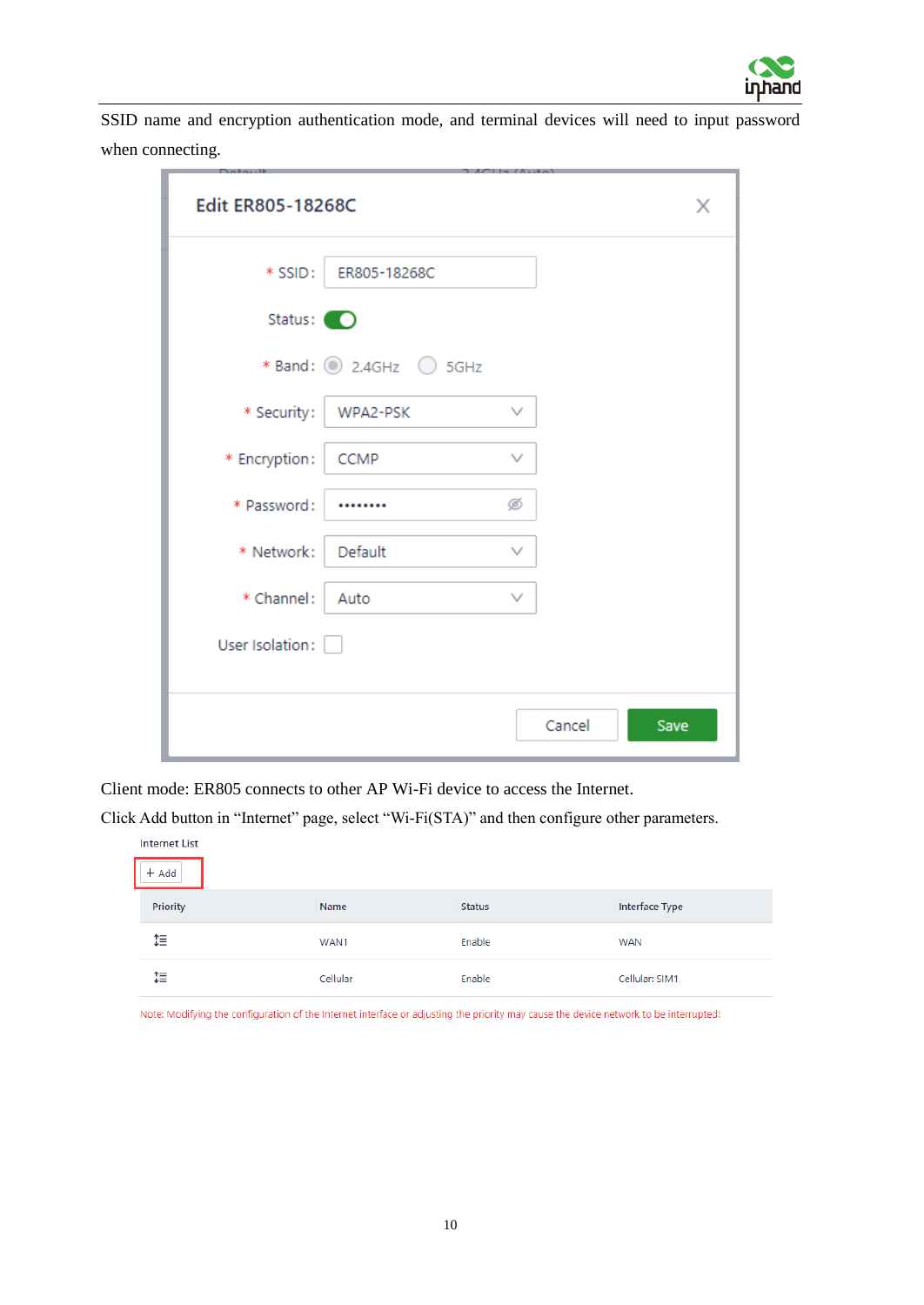

|    | <b>Add Internet</b>                                                                           |                                   |        |              | X    |  |
|----|-----------------------------------------------------------------------------------------------|-----------------------------------|--------|--------------|------|--|
| at | Note: When the Wi-Fi (STA) interface is added, SSID(s)<br>with the same band will be disabled |                                   |        |              |      |  |
|    |                                                                                               | Name: ○ WAN2 ● Wi-Fi(STA)         |        |              |      |  |
|    | Status: (                                                                                     |                                   |        |              |      |  |
|    |                                                                                               | Band: $\odot$ 2.4GHz $\odot$ 5GHz |        |              |      |  |
|    | * SSID:                                                                                       |                                   |        |              |      |  |
|    | Security:                                                                                     | WPA2-PSK                          |        | v            |      |  |
|    | Encryption:                                                                                   | <b>CCMP</b>                       |        | $\checkmark$ |      |  |
|    | * Password:                                                                                   |                                   |        | ø            |      |  |
|    | Type:                                                                                         | <b>DHCP</b>                       |        | $\checkmark$ |      |  |
|    |                                                                                               |                                   |        |              |      |  |
|    |                                                                                               |                                   | Cancel |              | Save |  |

## <span id="page-12-0"></span>**5 Quick-Use Guidance**

### <span id="page-12-1"></span>5.1 Restore to Factory Setting

#### <span id="page-12-2"></span>**5.1.1 Web Setting**

Login to the WEB management page, click "System" in the left menu. Click "Restore to factory" button in "Device Options", router will restore to default settings after reboot.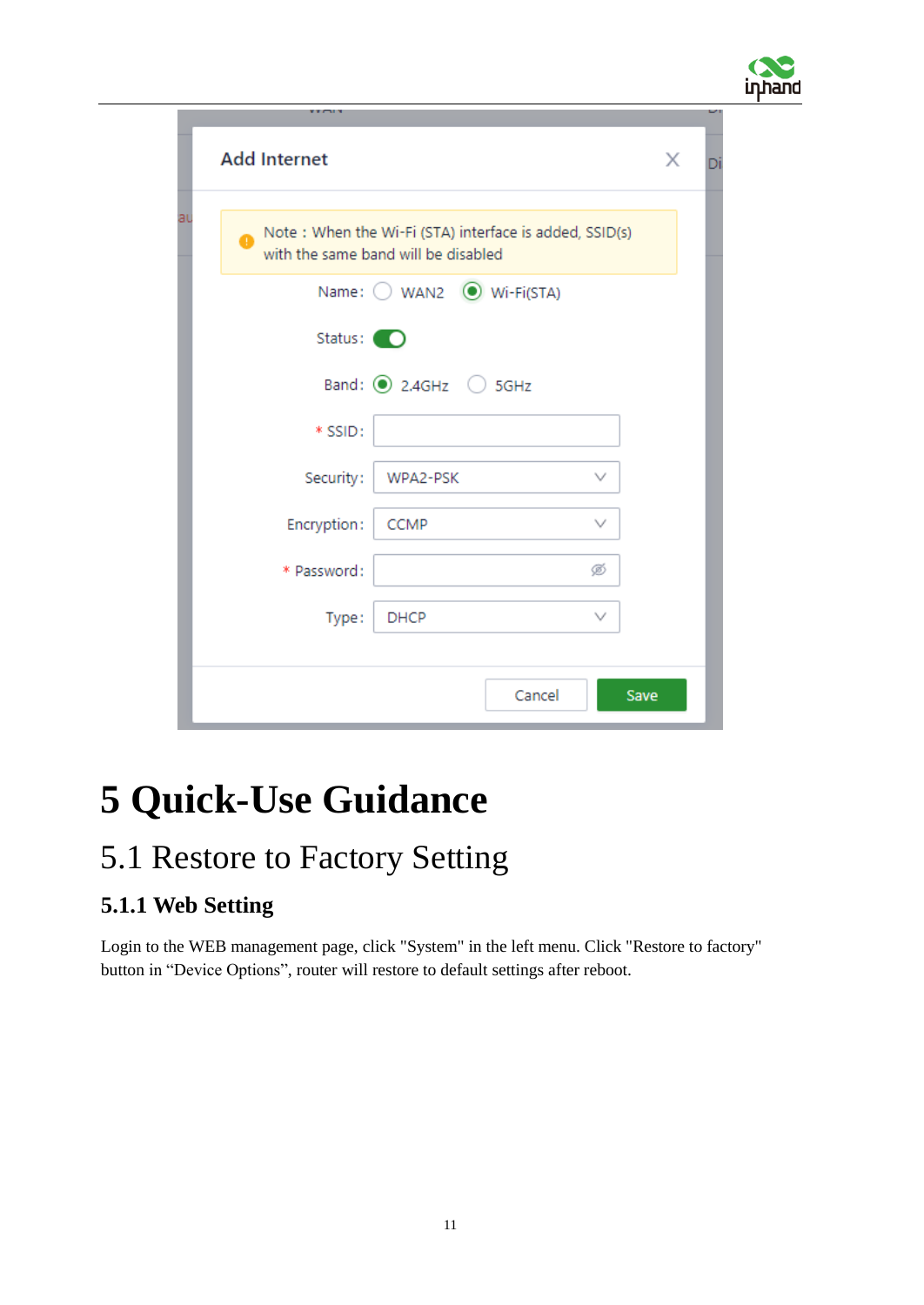

| $\gamma$ VPN                           | <b>Device Options</b>                                           |  |  |  |  |  |  |
|----------------------------------------|-----------------------------------------------------------------|--|--|--|--|--|--|
| 0<br>Security<br><b>Services</b><br>82 | Reboot<br>Reboot the router                                     |  |  |  |  |  |  |
| System<br>o                            | Upgrade the router firmware<br>Upgrade<br>version               |  |  |  |  |  |  |
|                                        | Restore the router to factory<br>Restore to factory<br>settings |  |  |  |  |  |  |

#### <span id="page-13-0"></span>**5.1.2 Hardware Restore**

To restore to default settings via the reset button, please perform the following steps:

1. Press the RESET button immediately after power on the device.

2. System indicator will blink after a few seconds, and after blinking for about half a minute, it will be steady on.

3. Release RESET button, System indicator will blink, and press the RESET button again.

4. When System indicator blinks slowly, release the RESET button. The device has been restored to default settings and will start up normally later.

### <span id="page-13-1"></span>5.2 Import/Export Configuration

Click "System" in the left menu and then click "Configuration Management". User can export system configuration to local PC, and import the configuration when device gets error in this page.

| Services<br>82 | <b>Configuration Management</b> |        |  |  |  |  |  |  |
|----------------|---------------------------------|--------|--|--|--|--|--|--|
| System         | Local Backup                    | Export |  |  |  |  |  |  |
| o              | <b>Backup Restore</b>           | Import |  |  |  |  |  |  |

### <span id="page-13-2"></span>5.3 Log and Diagnose Record

Click "Export Events" button on the right in "Status" page to export event log to PC, and in "System >> Tools", user can export Diagnose log to PC.

#### **Diagnostic Log**

Export log information of system operation

**Export**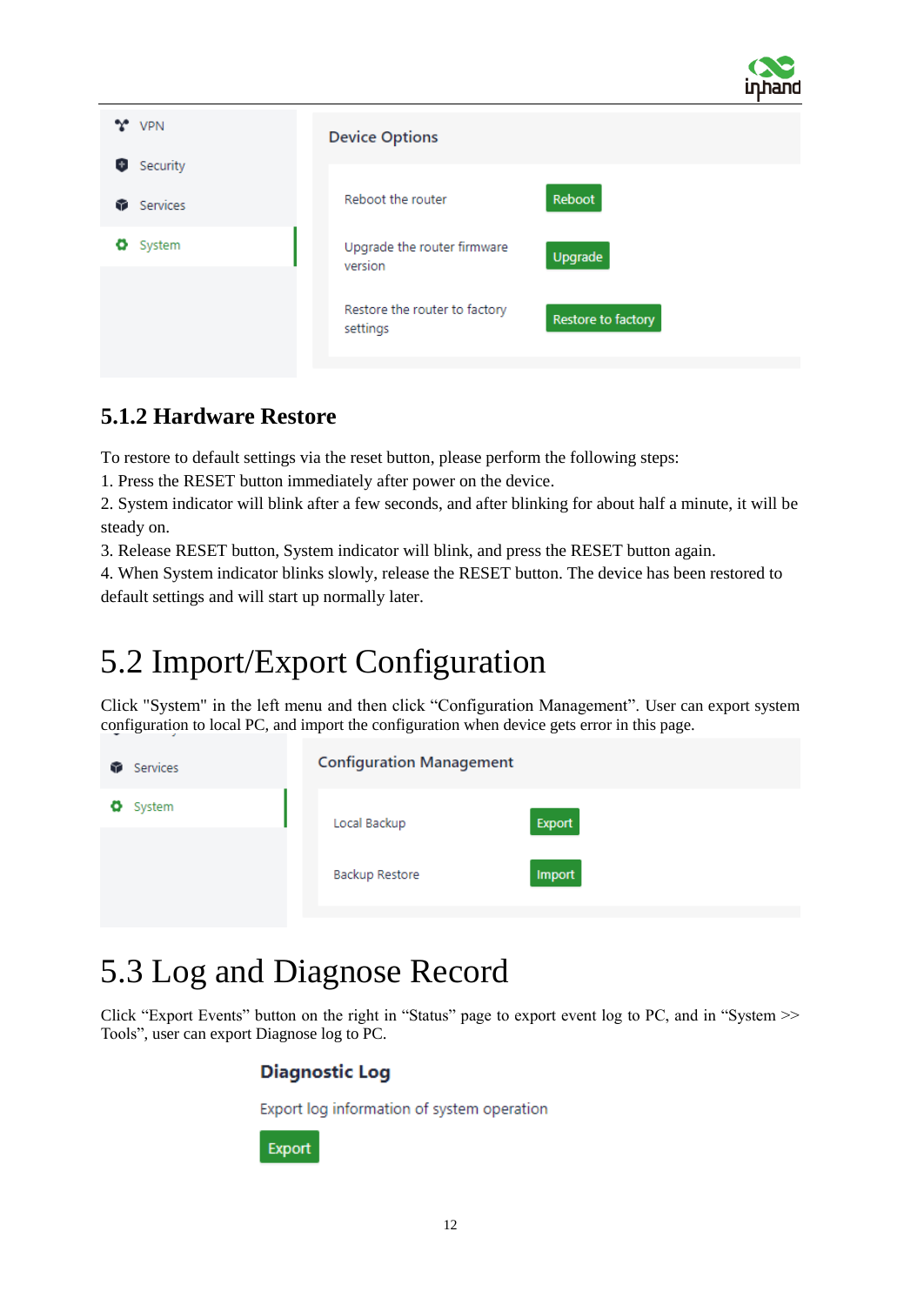

### <span id="page-14-0"></span>5.4 Connect to InHand platform

Access to Incloud Manager (star.inhandcloud.com), follow the prompts to register an account and then login. Click "Add" in "Device" page, enter "Device name" as you wish and enter the "Serial Number" in router's "Dashboard" page. Click "Save". Platform will verify the serial number and add the device to your account.

| <b>S</b> InCloud Manager |                |        |           |                     |                                                               |              |                  |                             |            |              |               |            | <b>□ ○ ◎ ● DEMO · 丸</b>                             |                       |
|--------------------------|----------------|--------|-----------|---------------------|---------------------------------------------------------------|--------------|------------------|-----------------------------|------------|--------------|---------------|------------|-----------------------------------------------------|-----------------------|
| <b>D</b> Overview        | <b>Devices</b> |        |           |                     |                                                               |              |                  |                             |            |              |               |            |                                                     |                       |
| <b>El</b> Devices        | - All Devices  |        |           |                     | E   O Configuration ▼ O Firmware O Remote Access O Commands ▼ |              |                  |                             |            |              |               | Search     | + Add E Move E Remove … C <sup>®</sup>              |                       |
| A Groups                 | test           |        | Status    | <b>Device Name</b>  | C Serial Number                                               | Product      | Firmware Version |                             |            | # IP Address | A MAC Address | $C = ICCD$ | $\div$ Config Status                                | <b>Firmware Stats</b> |
| Alerts                   |                | $\Box$ | $\bullet$ | RL80521             |                                                               | <b>ER805</b> | V2.0.1           | $B_{\text{full}}$           | $\sim$     |              |               | $\sim$     | Synced                                              |                       |
| O Upgrade                |                | $\Box$ | $\circ$   | ts92                |                                                               | <b>ER805</b> | V2.0.0           | $B_{n+1}$                   | $\sim$     |              |               | $\sim$     | Synced                                              | Failed <sup>(C)</sup> |
| <b>图</b> Users           |                | $\Box$ | ٠         | Branch <sub>2</sub> |                                                               | <b>ER805</b> | V2.0.0           | $B_{\text{null}}$           | $\epsilon$ |              |               | ×          | Synced                                              | Completed             |
| Messages                 |                |        |           |                     |                                                               |              |                  |                             |            |              |               |            | 1-3 of 3 records $\vert < \vert$ 1<br>$\rightarrow$ | 20 / page $\vee$      |
| <b>D</b> Logs            |                |        |           |                     |                                                               |              |                  |                             |            |              |               |            |                                                     |                       |
|                          |                |        |           |                     |                                                               |              |                  |                             |            |              |               |            |                                                     |                       |
|                          |                |        |           |                     |                                                               |              |                  |                             |            |              |               |            |                                                     |                       |
|                          |                |        |           |                     | <b>Add Device</b>                                             |              |                  |                             |            |              | X             |            |                                                     |                       |
|                          |                |        |           |                     |                                                               |              |                  |                             |            |              |               |            |                                                     |                       |
|                          |                |        |           |                     |                                                               |              |                  |                             |            |              |               |            |                                                     |                       |
|                          |                |        |           |                     | * Device Name:                                                | Enter        |                  |                             |            |              |               |            |                                                     |                       |
|                          |                |        |           |                     |                                                               |              |                  |                             |            |              |               |            |                                                     |                       |
|                          |                |        |           |                     | * Serial Number:                                              | Enter        |                  |                             |            |              |               |            |                                                     |                       |
|                          |                |        |           |                     |                                                               |              |                  | Where is the serial number? |            |              |               |            |                                                     |                       |
|                          |                |        |           |                     |                                                               |              |                  |                             |            |              |               |            |                                                     |                       |
|                          |                |        |           |                     | Description:                                                  |              | Enter            |                             |            |              |               |            |                                                     |                       |
|                          |                |        |           |                     |                                                               |              |                  |                             |            |              |               |            |                                                     |                       |
|                          |                |        |           |                     |                                                               |              |                  |                             |            |              |               |            |                                                     |                       |
|                          |                |        |           |                     |                                                               |              |                  |                             |            |              |               |            |                                                     |                       |
|                          |                |        |           |                     |                                                               |              |                  |                             | Cancel     |              | Save          |            |                                                     |                       |

Then you can check and manage the router in platform after adding it successfully.

# <span id="page-14-1"></span>**6 Description of Panel Indicator**